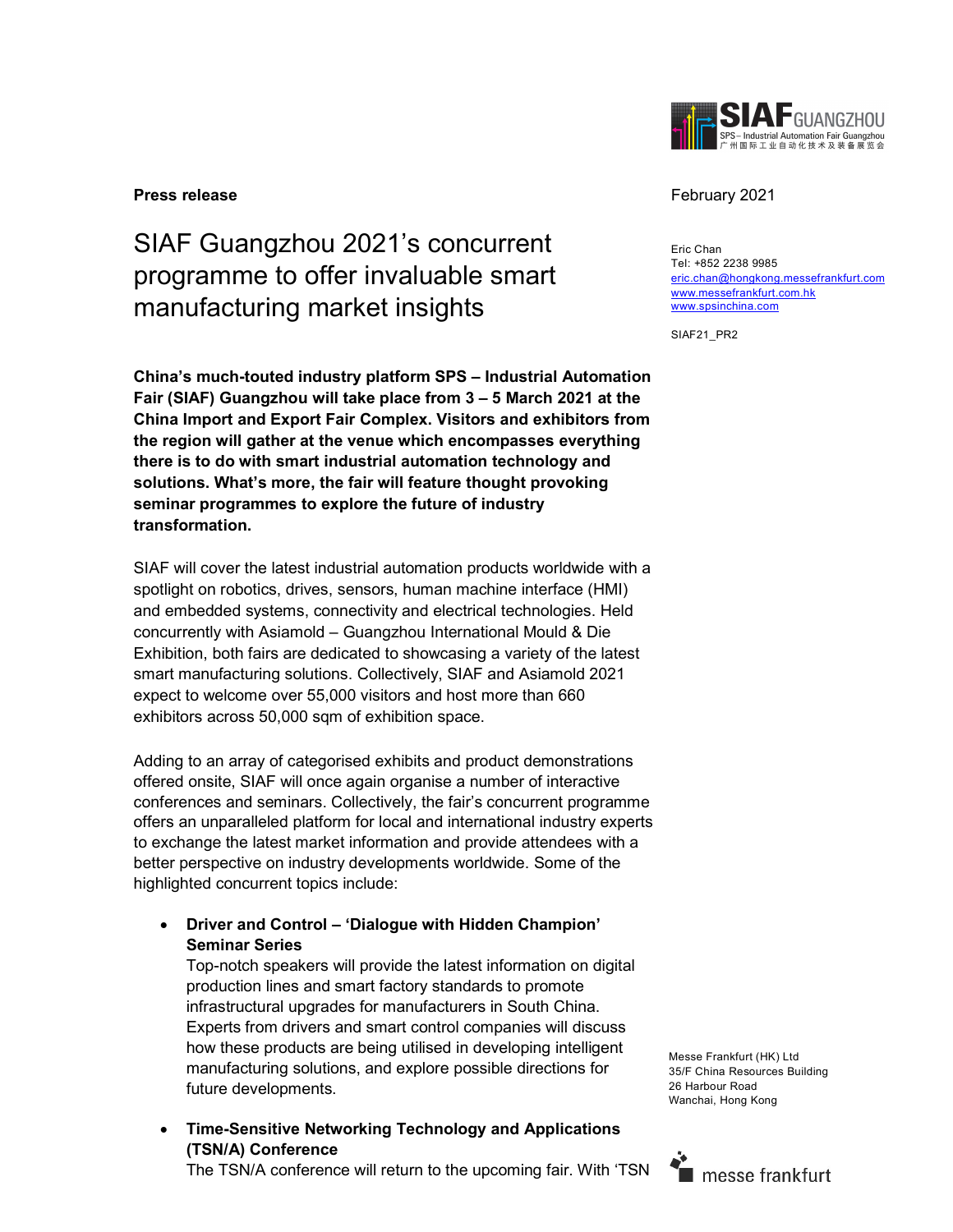– Laying the Road for Intelligent Fusion' as the conference theme, the event will see an array of specialists presenting on the latest development for time-sensitive networking (TSN) technologies including TSN in the 5G era, TSN in SPE-L1, related products, applications and configurations through interactive discussions and case study sharing.

#### OPC Seminar

OPC technologies make transferring information between diverse platforms from and to multiple vendors secure and seamless, reducing cost and time-consuming software development. At the returning OPC Seminar, experts will present the latest innovations on their technology through useful case studies. Some of the highlighted topics include:

- o Understanding How OPC UA Integrates with IoT, Industry 4.0, Smart Manufacturing in China and Korea's Manufacturing Innovation 3.0
- o Understanding the Latest Digital Data Transformation and Integrated Information Infrastructure Modelling

## Japan's Innovative Automation and Measurement Technology – IIFES Seminar

Industry 4.0 is one of the largest driving forces for digitalisation within the manufacturing sector. Measurement and control technologies are at the forefront of digitalisation as they are responsible for gathering data to achieve total digital transformation. 'Future Prospects for Measurement and Control Accelerating Digitalisation in Manufacturing' will be the theme of the seminar where Japanese speakers representing leading firms and institutions including Sumitomo Chemical Co Ltd, Yokogawa Electric Co Ltd, Azbil Corporation and Kyoto University will share their insights on the topic.

#### Smart Industry Solutions Seminar

As IoT technologies grow and evolve, the way people interact with devices and machinery continues to change. The seminar will feature presentations covering the latest sensors, humanmachine interface (HMI), robotics, machine vision, industrial software and applications.

#### Extra health care and hygiene precautions will be in place

As trade fair organisers, Messe Frankfurt's top priority remains the health and safety of fairgoers. To ensure that visitors and exhibitors are meeting in a hygienic and safe environment, added measures will be in practice at the fair. These include: real-name authentication at registration, onsite temperature checks, frequent sterilisation of public areas and distancing measures for conference / seminar audiences, amongst others.

SPS – Industrial Automation Fair Guangzhou is jointly organised by Guangzhou Guangya Messe Frankfurt Co Ltd, China Foreign Trade Guangzhou Exhibition General Corporation, Guangzhou Overseas Trade Fairs Ltd and Mesago Messe Frankfurt GmbH. Associate sponsors are

SPS – Industrial Automation Fair Guangzhou, 3 – 5 March 2021